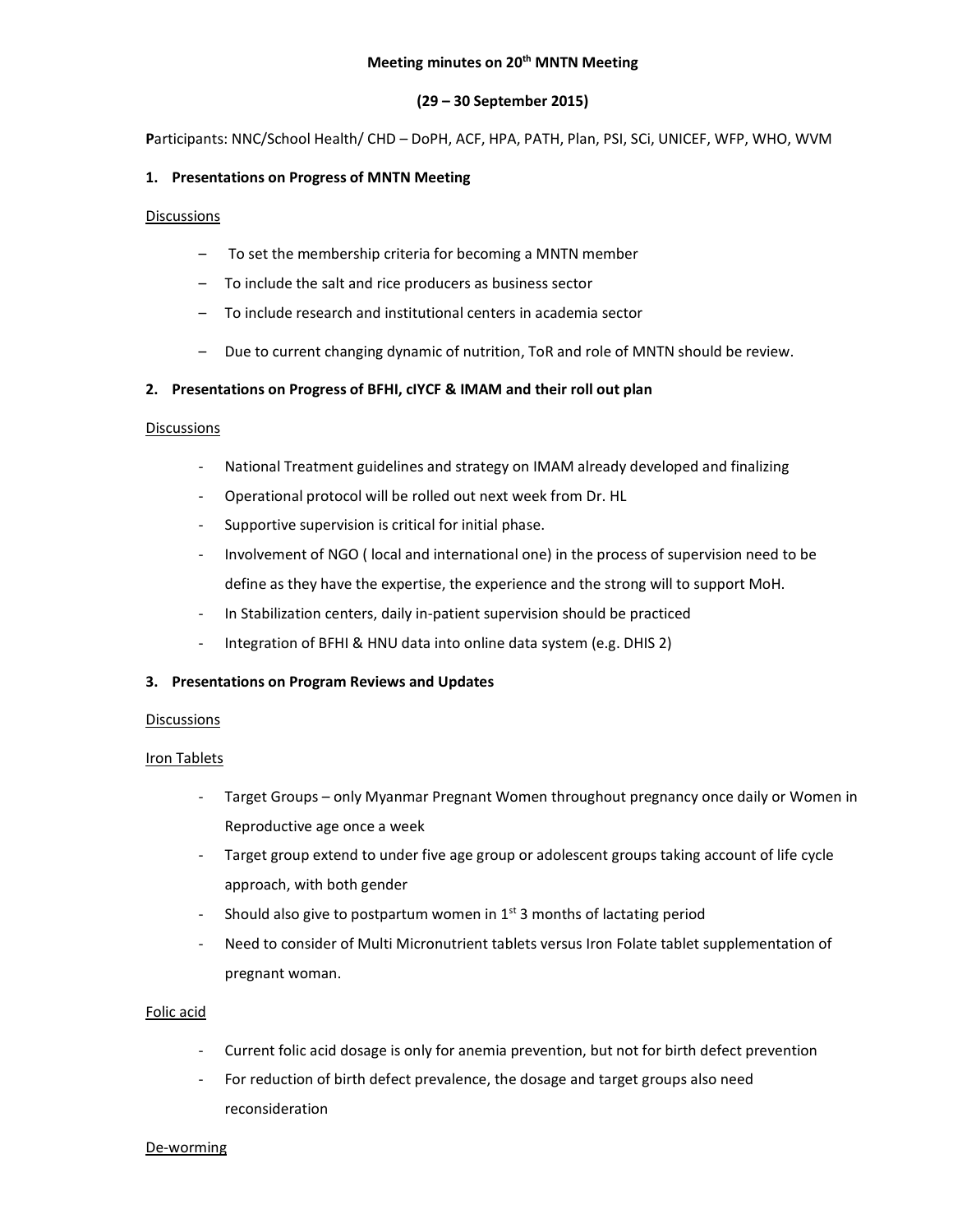- Need justification to expand de-worming to secondary school children
- De-worming to pregnant mothers by mebendazole/albendazole as some country use the same de-worming drugs
- De-worming to breastfeeding mothers or not
- De-worming to 1-2 years of children or not

## Vitamin A capsules supplementation

- Whether continue Vitamin A supplements for Lactating mother or not; however, there are enough justifications for maintain the supplementation. Current justification of Vitamin A supplementation to Postpartum woman are
	- Not for mortality/ to reduce Vitamin A deficiency of 6 to 59 months
	- Low dietary Vitamin A consumption
	- No side effect is seen on existing supplementation program
	- No evidence on Vitamin A deficiency in mother

# IDDE

- Need to strengthen the salt factory and farm and the following area.
	- Decentralization and standardization of Law (Law and Regulation)
	- Enforcement
	- Monitoring and action taken
	- PPP
	- Technology
	- Collaborate with Consumer UNION (testing and reporting)

## 4. Presentation from Partners

## Main Challenges encounter by partners

- High rate of Non responder/Defaulter in OTP/SC due to: Poor health coverage, Limited access to the nutrition centre, Sharing/selling the ration due to food insecurity, Low Nutrition center
- Nutrition & health sector meeting in Maungdaw District done irregularly: Need for continuous coordination, information sharing and harmonization: MoH, UN and NGOs.
- No SFP for children in Maungdaw District
- Importation restriction/UNICEF is not the main Therapeutic product provider /no RUTF locally produced
- Nutrition trainers at the township level is limited. Sometimes, even at the regional level. (Partners should evaluate actual need of the training)
- High staff turnover rate: especially the medical ones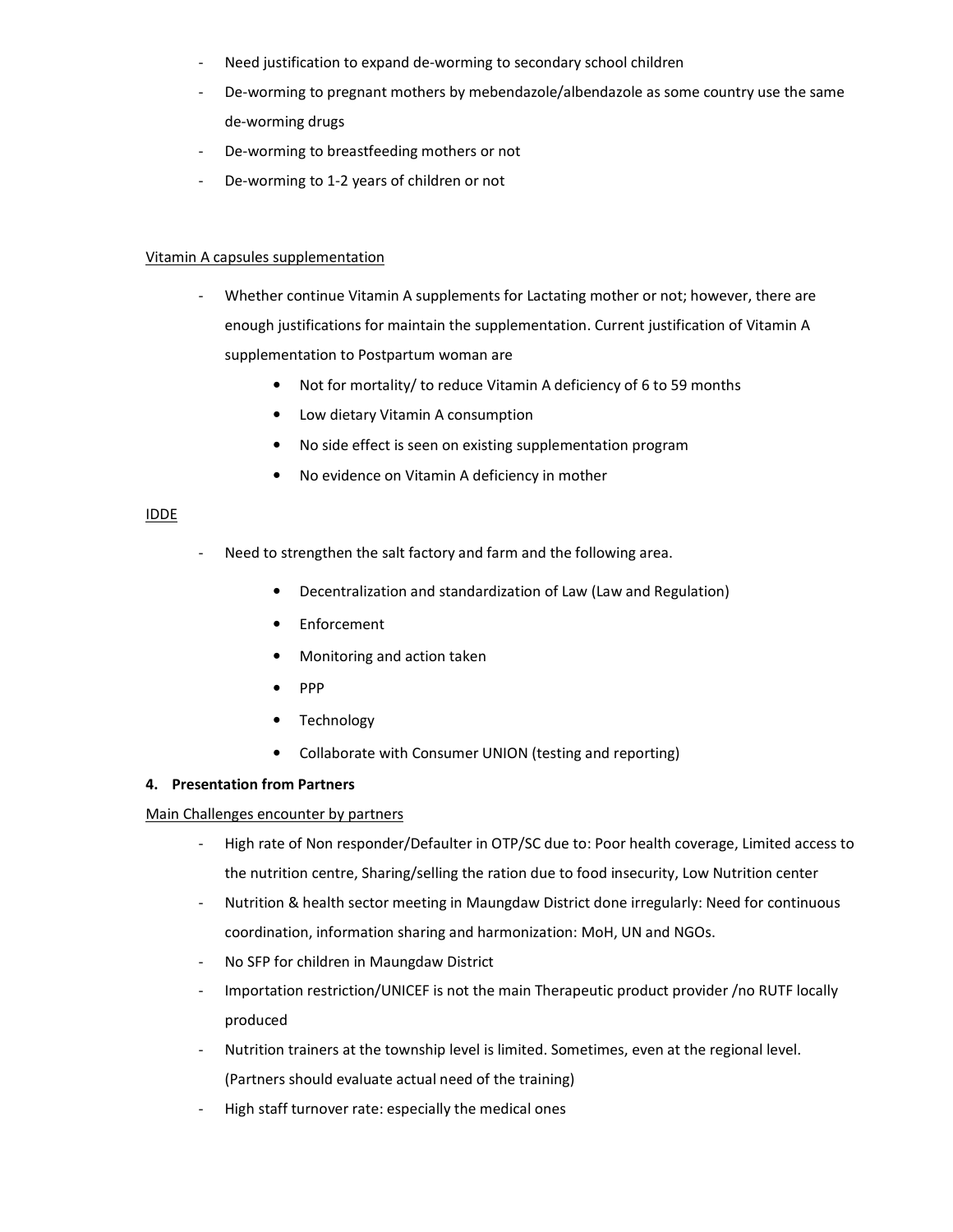BHS cannot conduct that regularly -. Hence, partners will need to discuss more on how we could collaborate at the community level to conduct GMP regularly.

## 5. Presentation on Operationalization of Sub National Integrated Plan for Improved Nutrition

## Discussion

- Launching will be on the  $26<sup>th</sup>$  &  $27<sup>th</sup>$  October 2015 in Magway
- Sub national plan for improved nutrition should include and integrate with all related programs such as child health, maternal health, WASH, CLTS and so on
- Child health department wants to include nutrition in their training programs in all 330 townships with the utilization of World Bank loans
- Nutrition department should be one of the working groups under MCH-TSG

# 6. Presentation on Preparedness and response for flood from NNC/ MIRA assessment for flood/ Nutrition sector response for Flood

## Discussion

- There is no treatment products available for identified MAM cases. WFP is providing blanket supplementary feeding to 40,000 (6 – 59 months) children in 4 States and Regions. (Chin, Sagaing, Magway and Rakhine)
- Due to the food security and WASH facilities insufficiency, acute malnutrition caseloads can be increased in coming months. Regular monitoring and reporting of nutrition situation is important and partners should prepare for responses.
- Lack of implementing nutrition partners in some flood-affected areas
- Need to strengthen nutrition coordination in states/regions beyond Rakhine and Kachin

# 7. Recommendations

- i. UNICEF will revised ToR and work plan for MNTN and circulate to partners for their inputs.
- ii. Need a seminar/workshop including related programs (e.g. malaria, filariasis, RH, Child health, etc.), and the clinicians (e.g. ObGys, Pediatricians, etc.) to review the nutrition programs, at which, the strengthening the system such as developing the new guidelines, logistics and procurement and so on.
- iii. Township level Nutrition trainings: Partners to submit a request letter to NNC and NNC will check and assign NNC team/ S/R Nutrition team for training to Township Public Health Department Staff.
- iv. UN and NNC should support the re-establishement of the nutrition & health sector coordination meeting at Maungdaw District level
- v. SMART Survey should be done in Chin & Magway and some Townships affected in Rakhine state (Kyauktaw, Maruk U if there is approved funding. WFP will check for their funding whether it can use for SMART survey.
- vi. Finalize the nutrition sector positioning on the flooding response.